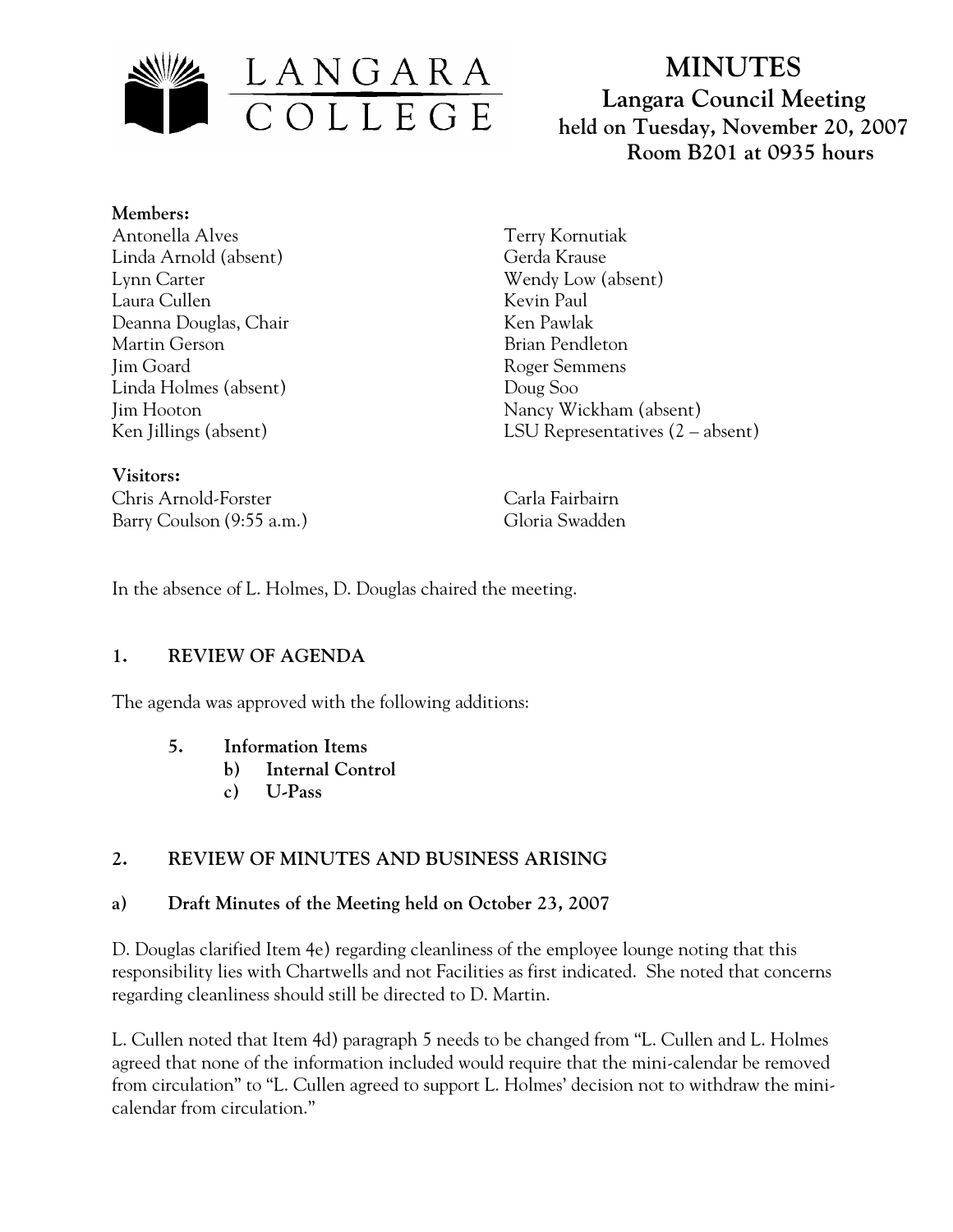L. Carter asked M. Gerson for clarification of Item 4d) paragraph 2 regarding the mini-calendar.

M. Gerson responded that L. Holmes had asked him and L. Arnold to look at L. Cullen's letter and N. Wickham's point-by-point response and determine which analysis was correct. They concluded that both were correct from different points of view depending on whether one thought of the document as another version of the calendar (a formal representation of Education Council approved curricula and rules), or as a marketing tool containing more general descriptions. M. Gerson further noted that a written response to L. Holmes' request has been provided to L. Holmes.

It was moved by R. Semmens, seconded by M. Gerson

**THAT, the minutes of the Langara Council meeting held on October 23, 2007 be approved with the following changes:** 

**Item 4d) paragraph 5, replace "L. Cullen and L. Holmes agreed that none of the information included would require that the mini-calendar be removed from circulation" with "L. Cullen agreed to support L. Holmes' decision not to withdraw the mini-calendar from circulation."** 

 **Carried.** 

# **3. CURRICULUM ITEMS**

## **a) Education Council Meeting held October 16, 2007**

L. Cullen introduced the Summary Report of the Education Council meeting held October 16, 2007, noting that there were several New Program Proposals. The Psychology Associate of Arts Degree program is designed to offer focus and direction to prospective Psychology majors and minors and upon successful completion will prepare students for entry into the third-year level of most university Psychology programs. The Langara Environment Institute integrated program is a new concept proposed in accordance with the initiatives of Transforming Langara in an effort to transform Langara into a sustainable centre of learning, and will be offered for the first time this summer.

L. Cullen also noted that, after several revisions, the Bachelor of Recreation Management Full Program Proposal has been approved in principle by Education Council.

M. Gerson noted that there may be financial implications once the Bachelor of Recreation Management program is implemented, hopefully by September 2008. D. Douglas noted that this needs to be incorporated in budget as it will have an impact.

It was moved by L. Cullen; seconded by J. Hooton **THAT, the Summary Report for the Education Council meeting held October 16, 2007 be received.** 

**Carried.**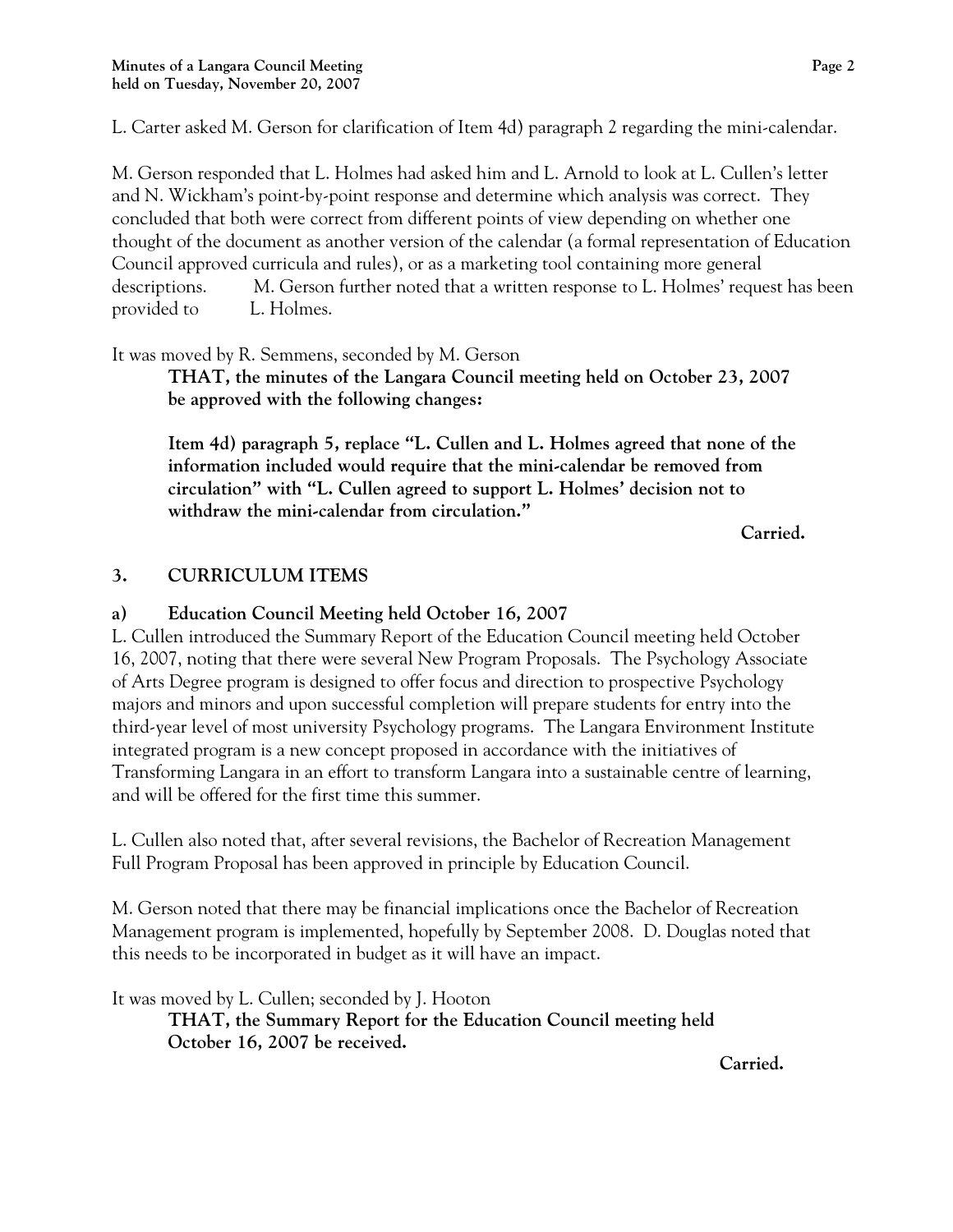#### **4. ACTION ITEMS**

Nil.

## **5. INFORMATION ITEMS**

#### **a) 2008-09 Budget – Draft 1**

D. Douglas noted a \$2.5M shortfall as a result of one-time funding that is not expected to be received in future years, tuition shortfall, benefit increases, and additional costs in Communications and Marketing. She noted that there will be additional information provided at the next meeting.

#### **b) Internal Controls**

D. Douglas introduced Chris Arnold-Forster, Internal Control Consultant, and noted that he has been involved with other areas of the college, such as the Point of Sale system in the Bookstore, Payroll, Web registration, and Financial Aid implementation and testing, when they were implemented approximately 10 years ago. She noted that the college is currently going through an internal control review with KPMG relative to business practices and analysis of risks and controls associated with revenue and expenditure processes. C. Arnold-Forster will be implementing the recommendations and departments will be contacted as required.

One resulting initiative is a periodic review of revenues and expenditures by Budget Officers which is currently being piloted with Continuing Studies. Members were encouraged to contact D. Douglas or C. Arnold-Forster, who provided his contact information, should they have any questions or need further information.

## **c) U-Pass**

D. Douglas announced that the U-Pass referendum's unofficial results of 88% were ratified by the LSU at their meeting held Monday, November 19, 2007, and a press release will be forthcoming. The U-Pass will be implemented in May, 2008 for the summer semester, and the combination of the U-Pass and the Canada Line should make the college more attractive to students. In response to member's questions, D. Douglas noted that the U-Pass fee will be a mandatory fee that will apply to all students who pay Students' Union fees (including employees enrolled in courses) with limited opting out conditions. Any requests for opting out will be managed by the LSU. She noted that there are still a number of issues that need to be resolved and Translink has been contacted to work out the details.

#### **Other**

Discussion arose regarding the condition of the employee lounge and the retrofit of the old library and construction of the new LSU building.

D. Douglas noted that a meeting has been scheduled with the Regional and Local Manager of Chartwells to discuss the input that was relative to food and changes with the cashiering and walkthrough in the employee lounge. She also noted that a survey of other institutions found that no other institutions have a servery in the employee lounge and there were no plans to reinstate the servery at Langara.